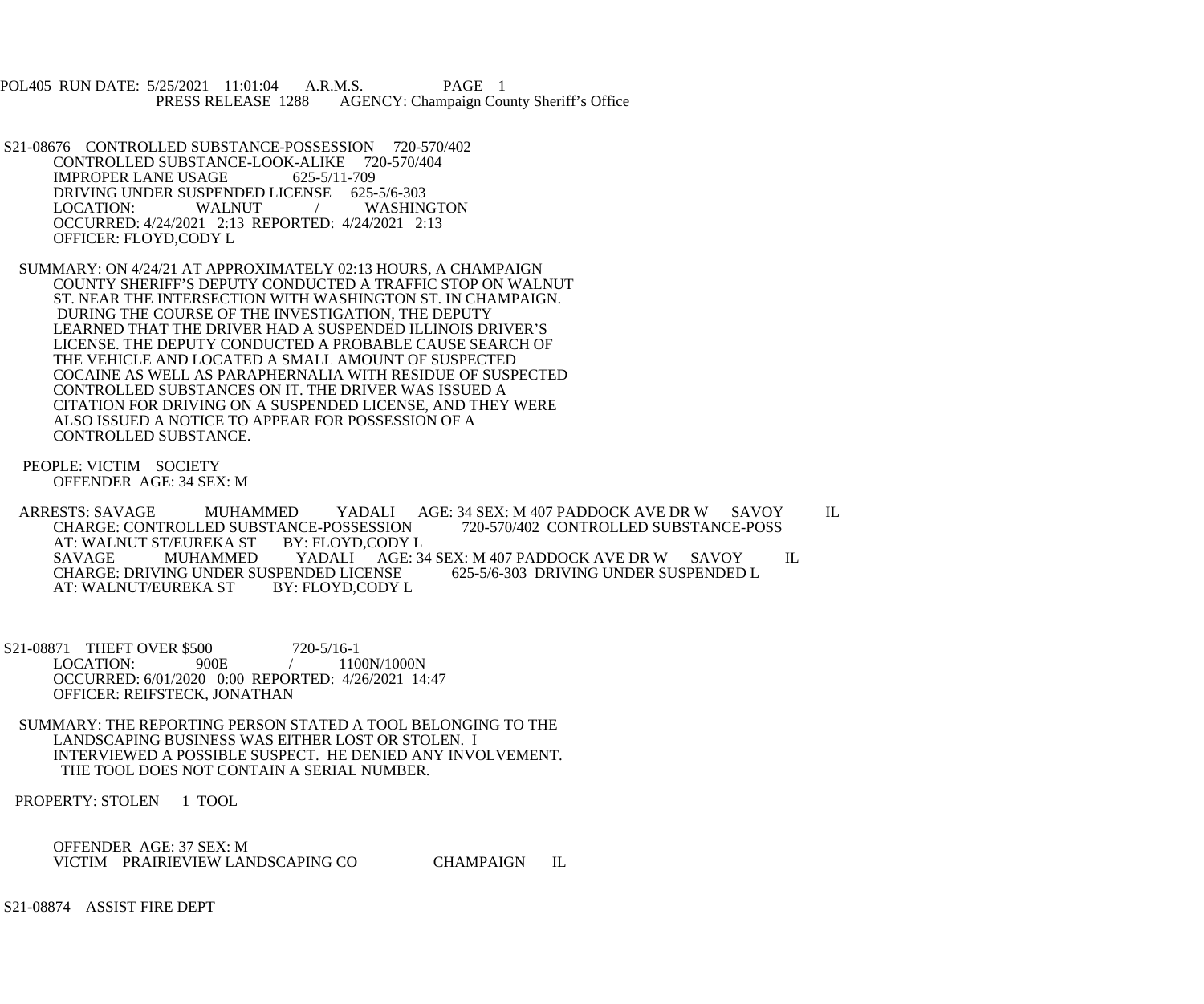- POL405 RUN DATE: 5/25/2021 11:01:04 A.R.M.S. PAGE 2<br>PRESS RELEASE 1288 AGENCY: Champaign Cou AGENCY: Champaign County Sheriff's Office<br>
FIGNGVIEW LOCATION: 300 BLOCK OF HANCOCK ST OCCURRED: 4/26/2021 15:10 REPORTED: 4/26/2021 15:16 OFFICER: CHRISTENSEN, CORY
- SUMMARY: CCSO ASSISTED LONGVIEW/BROADLANDS FIRE AT A STRUCTURE (RESIDENCE) FIRE IN LONGVIEW IL.
- PROPERTY: DAMAGED 1 STRUCTURES-OTHER
	- DAMAGED 1 BUILDING-HOUSE INTERIOR
	- OFFENDER SEX: RACE: HEIGHT: 000 WEIGHT: 000 HAIR: EYES: VICTIM AGE: 59 SEX: M LONGVIEW IL
- S21-08915 WARRANT-IN STATE
	- LOCATION: 00 BLOCK OF 2300N @ 675E CHAMPAIGN OCCURRED: 4/26/2021 21:13 REPORTED: 4/26/2021 21:13 OFFICER: WILLMORE, JUSTIN
	- SUMMARY: ON APRIL 26,2021, CHAMPAIGN COUNTY SHERIFF'S DEPUTIES WERE ON ROUTINE PATROL IN RURAL CHAMPAIGN. DEPUTIES OBSERVED A VEHICLE PULLED INTO A FARM LANE WHERE GRAIN BINS ARE LOCATED AND TWO PEOPLE EXIT THE VEHICLE. DEPUTIES MADE CONTACT WITH THE INDIVIDUALS AND LEARNED THAT A MALE HAD A CHAMPAIGN COUNTY WARRANT FOR HIS ARREST. THE MALE WAS ISSUED A NOTICE TO APPEAR FOR THE OUTSTANDING WARRANT.
	- PEOPLE: VICTIM SOCIETY-WARRANTS/RECOVERED PROPERTY
	- ARRESTS: KRITES BREYDEN C AGE: 21 SEX: M 2004 MIDDLETOWN DR APT210 MAHOMET IL CHARGE: WARRANT-IN STATE WARRANT WARRANT-IN STATE AT: 2300 N 675 E BY: WILLMORE, JUSTIN
- S21-08921 ASSIST OTHER POLICE DEPT LOCATION: 00 BLOCK OF BETSY ROSS URBANA OCCURRED: 4/27/2021 2:40 REPORTED: 4/27/2021 2:41 OFFICER: NEMECZ, TED
- SUMMARY: ON 4-27-21 CCSO RESPONDED TO RECOVER A STOLEN VEHICLE IN URBANA TOWNSHIP. THE VEHICLE WAS TOWED AND THE ORIGINATING AGENCY WAS NOTIFIED OF THE RECOVERY.
- PROPERTY: STOLEN 1 AUTO<br>COLOR: SIL/20 2015 MAKE: MITS MODEL: GAL BODY: LIC#: IL CQ80778
- PEOPLE: VICTIM SOCIETY<br>OFFENDER SEX: R SEX: RACE: HEIGHT: 000 WEIGHT: 000 HAIR: EYES:

S21-08946 WARRANT-IN STATE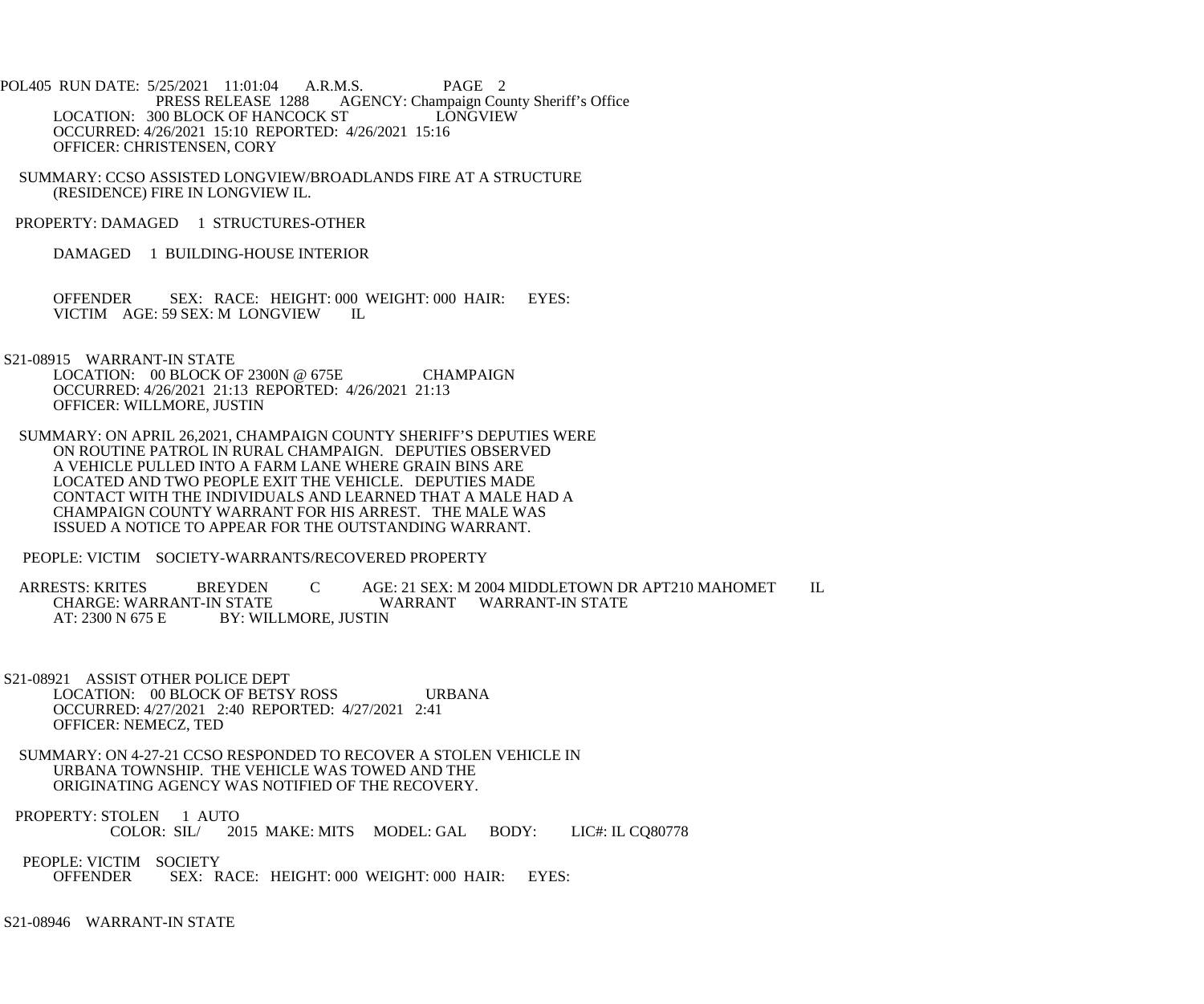POL405 RUN DATE: 5/25/2021 11:01:04 A.R.M.S. PAGE 3<br>PRESS RELEASE 1288 AGENCY: Champaign Cou 1288 AGENCY: Champaign County Sheriff's Office<br>750-60-101 DOMESTIC DISPUTE 7<br>LOCATION: CEDRIC DR PERKINS RD/IVANHOE D OCCURRED: 4/27/2021 11:52 REPORTED: 4/27/2021 11:52 OFFICER: BEASLEY, CHAD

- SUMMARY: ON 04/27/21, DEPUTY METZLER AND I RESPONDED TO CEDRIC, URBANA, IL FOR REPORT OF A DOMESTIC DISTURBANCE. UPON ARRIVAL, THE REPORTING PARTY JUST WANTED HER BROTHER REMOVED FROM THE PROPERTY. UPON CHECKING THE SUSPECTS NAME IT WAS LEARNED HE HAD THREE CHAMPAIGN COUNTY WARRANTS FOR FTA TRAFFIC. THE SATELLITE JAIL ADVISED TO ISSUE NTA'S FOR THE WARRANTS AND RELEASE THE SUSPECT. THREE NTA'S ISSUED AND REPORT TAKEN.
- PEOPLE: VICTIM SOCIETY-WARRANTS/RECOVERED PROPERTY OFFENDER AGE: 28 SEX: M VICTIM AGE: 31 SEX: F URBANA IL

ARRESTS: BEDOLLA LUIS C AGE: 28 SEX: M 902 S HARDING APT A83 URBANA IL CHARGE: WARRANT-IN STATE CHARGE: WARRANT-IN STATE WARRANT WARRANT-IN STATE<br>AT: 5 CEDRIC BY: BEASLEY. CHAD AT: 5 CEDRIC BY: BEASLEY, CHAD<br>BEDOLLA LUIS CAGE: 28 BEDOLLA LUIS C AGE: 28 SEX: M 902 S HARDING APT A83 URBANA IL CHARGE: WARRANT-IN STATE WARRANT WARRANT-IN STATE CHARGE: WARRANT-IN STATE WARRANT WARRANT-IN STATE<br>AT: 5 CEDRIC BY: BEASLEY, CHAD BY: BEASLEY, CHAD<br>LUIS CAGE: 28 BEDOLLA LUIS C AGE: 28 SEX: M 902 S HARDING APT A83 URBANA IL CHARGE: WARRANT-IN STATE WARRANT WARRANT-IN STATE WARRANT WARRANT-IN STATE AT: 5 CEDRIC BY: BEASLEY, CHAD

S21-08967 FORGERY 720-5/17-3<br>LOCATION: SAVOY PLAZA LN / PROSPECT POINTE E, W OCCURRED: 4/26/2021 12:00 REPORTED: 4/27/2021 14:44 OFFICER: LIVINGSTON, ANDREW

 SUMMARY: ON TUESDAY, 4/27/2021, CHAMPAIGN COUNTY SHERIFF'S DEPUTIES WERE DISPATCHED TO A LOCAL BUSINESS IN SAVOY, ILLINOIS FOR A REPORT OF COUNTERFEIT CURRENCY. DEPUTIES INVESTIGATED THE INCIDENT. NO ARREST WERE MADE.

OFFENDER SEX: RACE: HEIGHT: 000 WEIGHT: 000 HAIR: EYES:<br>VICTIM SCHNUCKS SAVOY IL VICTIM SCHNUCKS

- S21-08964 CRIMINAL DAMAGE TO PROPERTY 720-5/21-1<br>LOCATION: AZTEC DR / CAMPBELI LOCATION: AZTEC DR / CAMPBELL DR/AZTEC PL OCCURRED: 4/26/2021 21:30 REPORTED: 4/27/2021 14:53 OFFICER: REIFSTECK, JONATHAN
	- SUMMARY: THE SUSPECT REPORTEDLY CUT THE BRAKE LINE ON THE VICTIM'S VEHICLE. THE VICTIM IS IN A DATING RELATIONSHIP WITH THE FATHER OF THE SUSPECT'S TWO CHILDREN. THE SUSPECT DENIED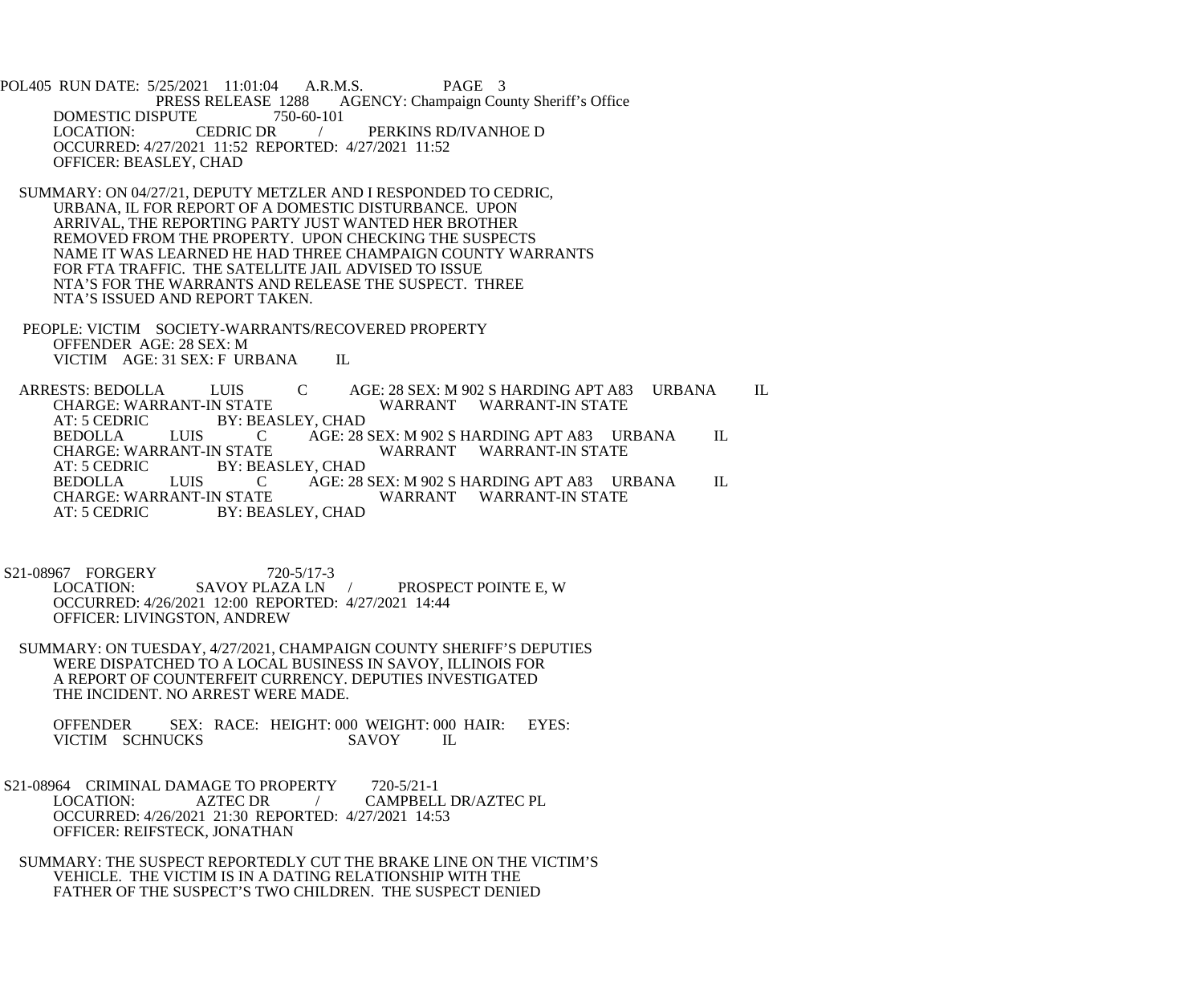POL405 RUN DATE: 5/25/2021 11:01:04 A.R.M.S. PAGE 4<br>PRESS RELEASE 1288 AGENCY: Champaign Cou AGENCY: Champaign County Sheriff's Office ANY INVOLVEMENT IN THIS INCIDENT DURING A NON-CUSTODIAL INTERVIEW.

PROPERTY: DAMAGED 1 OTHER PROPERTY THAN LISTD

 OFFENDER AGE: 25 SEX: F VICTIM AGE: 31 SEX: F CHAMPAIGN IL

S21-08992 WARRANT-IN STATE

LOCATION: 00 BLOCK OF CUNNINGHAM AVE #13 N URBANA OCCURRED: 4/27/2021 20:44 REPORTED: 4/27/2021 20:44 OFFICER: WILLMORE, JUSTIN

 SUMMARY: ON APRIL 27, 2021, CHAMPAIGN COUNTY SHERIFF'S DEPUTIES WERE DISPATCHED TO AN ADDRESS IN URBANA TOWNSHIP FOR THE REPORT OF DOMESTIC DISPUTE. DEPUTIES INTERVIEWED ALL INVOLVED PARTIES AND DETERMINED THAT THIS WAS A VERBAL DISPUTE ONLY. DEPUTIES CONDUCTED A STANDBY FOR THE MALE TO RETRIEVE PERSONAL BELONGINGS THAT HE STILL HAD INSIDE THE RESIDENCE. UPON INTERVIEWING ALL PARTIES IT WAS LEARNED THAT THE MALE CURRENTLY HAD TWO CHAMPAIGN COUNTY WARRANTS FOR HIS ARREST. THE MALE SUSPECT WAS ISSUED AN NTA.

PEOPLE: VICTIM SOCIETY-WARRANTS/RECOVERED PROPERTY

ARRESTS: BRADLEY MARTINEZ SANTEZ AGE: 26 SEX: M 1033 ST ANDREWS CIR RANTOUL IL<br>CHARGE: WARRANT-IN STATE WARRANT WARRANT-IN STATE CHARGE: WARRANT-IN STATE AT: 3711 N CUNNINGHAM AVE BY: WILLMORE, JUSTIN

 S21-09003 WARRANT-IN STATE LOCATION: BLOOMINGTON RD / N STALEY RD/N DUNCAN OCCURRED: 4/28/2021 0:27 REPORTED: 4/28/2021 0:27 OFFICER: JAMES, ALEXANDER

 SUMMARY: ON 04/28/21 AT APPROXIMATELY 0027 HOURS, CHAMPAIGN COUNTY DEPUTIES MADE CONTACT WITH A SUBJECT AT AN AREA IN HENSLEY TOWNSHIP WHO HAD THREE VALID WARRANTS THROUGH CHAMPAIGN COUNTY. THIS SUBJECT WAS PLACED UNDER ARREST SHORTLY LATER AND TAKEN TO JAIL.

PEOPLE: VICTIM SOCIETY-WARRANTS/RECOVERED PROPERTY

 ARRESTS: KELLEY MEGAN MARIE AGE: 29 SEX: F 4809 W WINDSOR APT# A42 CHAMPAIGN IL CHARGE: WARRANT-IN STATE WARRANT WARRANT-IN STATE AT: 4112 W BLOOMINGTON RD BY: JAMES, ALEXANDER<br>KELLEY MEGAN MARIE AGE: 29 SEX: F 480 AGE: 29 SEX: F 4809 W WINDSOR APT# A42 CHAMPAIGN IL WARRANT WARRANT-IN STATE CHARGE: WARRANT-IN STATE AT: 4112 W BLOOMINGTON RD BY: JAMES, ALEXANDER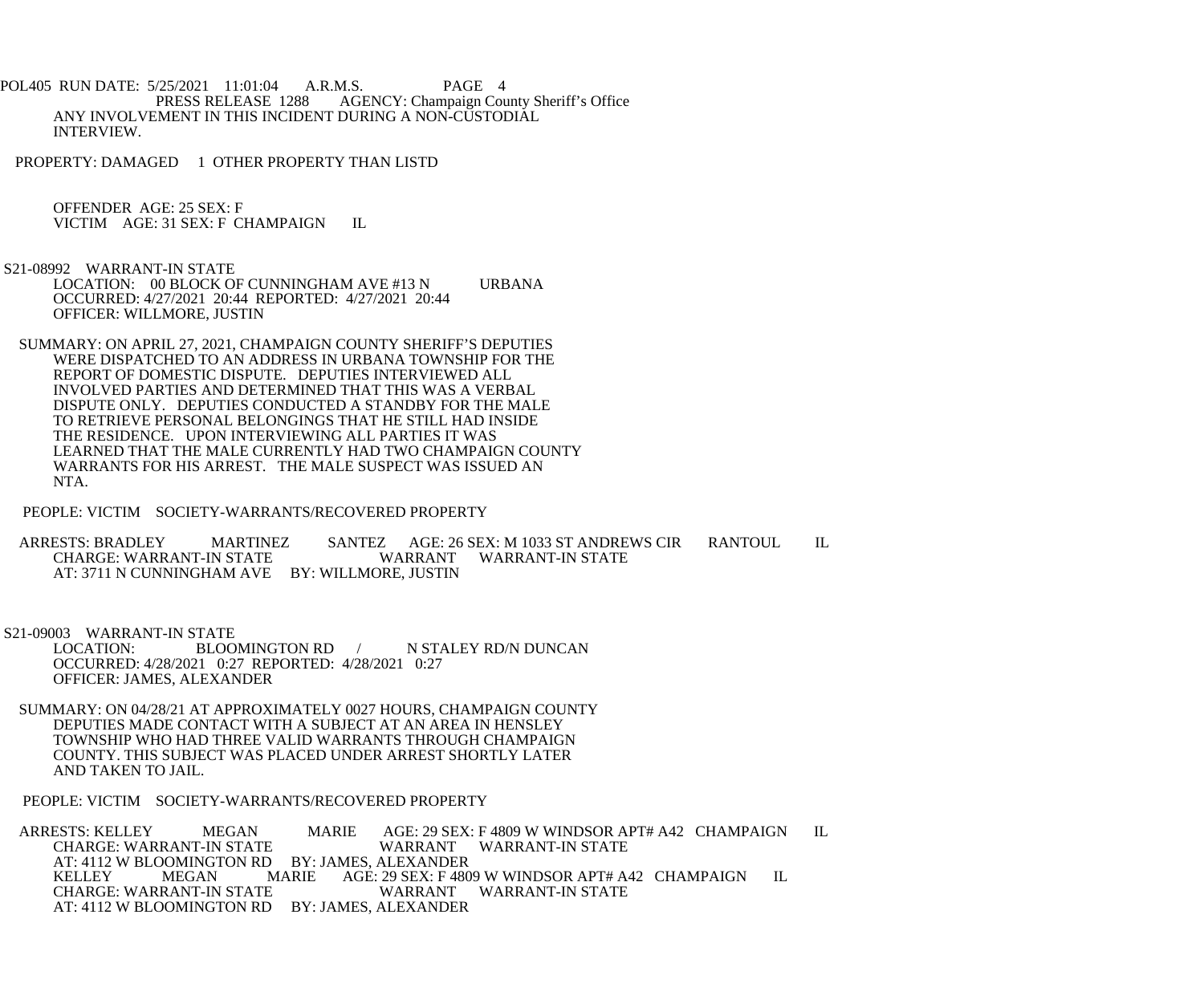POL405 RUN DATE: 5/25/2021 11:01:04 A.R.M.S. PAGE 5 PRESS RELEASE 1288 AGENCY: Champaign County Sheriff's Office<br>MEGAN MARIE AGE: 29 SEX: F 4809 W WINDSOR APT# A4 KELLEY MEGAN MARIE AGE: 29 SEX: F<sup>4809</sup> W WINDSOR APT# A42 CHAMPAIGN IL<br>CHARGE: WARRANT-IN STATE WARRANT WARRANT-IN STATE WARRANT WARRANT-IN STATE AT: 4112 W BLOOMINGTON RD BY: JAMES, ALEXANDER

- S21-09050 THEFT-LABOR OR SERVICES 720-5/16-3 LOCATION: 2500 BLOCK OF COTTONWOOD RD N URBANA OCCURRED: 4/28/2021 15:09 REPORTED: 4/28/2021 15:09 OFFICER: MAYO, NICHOLAS
- SUMMARY: ON 4-28-21, DEPUTIES WERE DISPATCHED IN REGARDS TO A DECEPTIVE PRACTICE (THEFT OF SERVICES) THAT OCCURRED IN URBAN TOWNSHIP. THE CALLER ADVISED THAT AN INDIVIDUAL HAD PROMISED TO PREFORM SERVICES TO HIS HOME. THE CALLER ADVISED THAT THE SUSPECT REQUESTED A \$1500 DOWN PAYMENT FOR THE SERVICES, WHICH THE CALLER PROVIDED. THE CALLER THEN REPORTED THAT HE NEVER RECEIVED THE SERVICES, AND HIS EFFORTS TO CONTACT THE SUSPECT YIELDED NO RESULTS.

PROPERTY: STOLEN 1 PHOTOGRAPHS

 OFFENDER AGE: 34 SEX: M VICTIM AGE: 31 SEX: M URBANA IL

- S21-09094 THEFT \$500 AND UNDER 720-5/16-1<br>FRAUD-CREDIT CARD 720-5/17-31 THRU 46 FRAUD-CREDIT CARD<br>LOCATION: KAREN CT / UNKNOWN/LEEPER DR OCCURRED: 4/28/2021 21:00 REPORTED: 4/29/2021 3:01 OFFICER: PING, JOEL
- SUMMARY: ON APRIL 29, 2021, CHAMPAIGN COUNTY SHERIFF'S DEPUTIES RESPONDED TO AN ADDRESS IN CHAMPAIGN TOWNSHIP FOR REPORT OF A THEFT. THE REPORTING PERSON ADVISED THAT THEIR DEBIT CARD AND ILLINOIS IDENTIFICATION CARD HAD BEEN STOLEN AND USED AT AN AREA ATM. THE VICTIM STATED MONEY HAD BEEN TAKEN FROM HER ACCOUNT AFTER THE THEFT OCCURRED. SUSPECT INFORMATION WAS OBTAINED AT THE SCENE. THE SUSPECT HAS NOT YET BEEN LOCATED AN INTERVIEWED IN RELATION TO THIS INCIDENT. NOTHING FURTHER TO REPORT AT THIS TIME.
- PROPERTY: STOLEN 1 CREDIT/DEBIT/GAS CARDS
	- STOLEN 1 IDENTIFICATION ITEMS
	- STOLEN 1 CURRENCY-NOT CHECKS/BOND

## PEOPLE: VICTIM AGE: 30 SEX: F CHAMPAIGN IL OFFENDER AGE: 00 SEX: F RACE: B HEIGHT: 508 WEIGHT: 150 HAIR: BLK EYES: BRO PRCD EYEBR DESCR: WHI/BLU TOMMY HILFIGER JACKET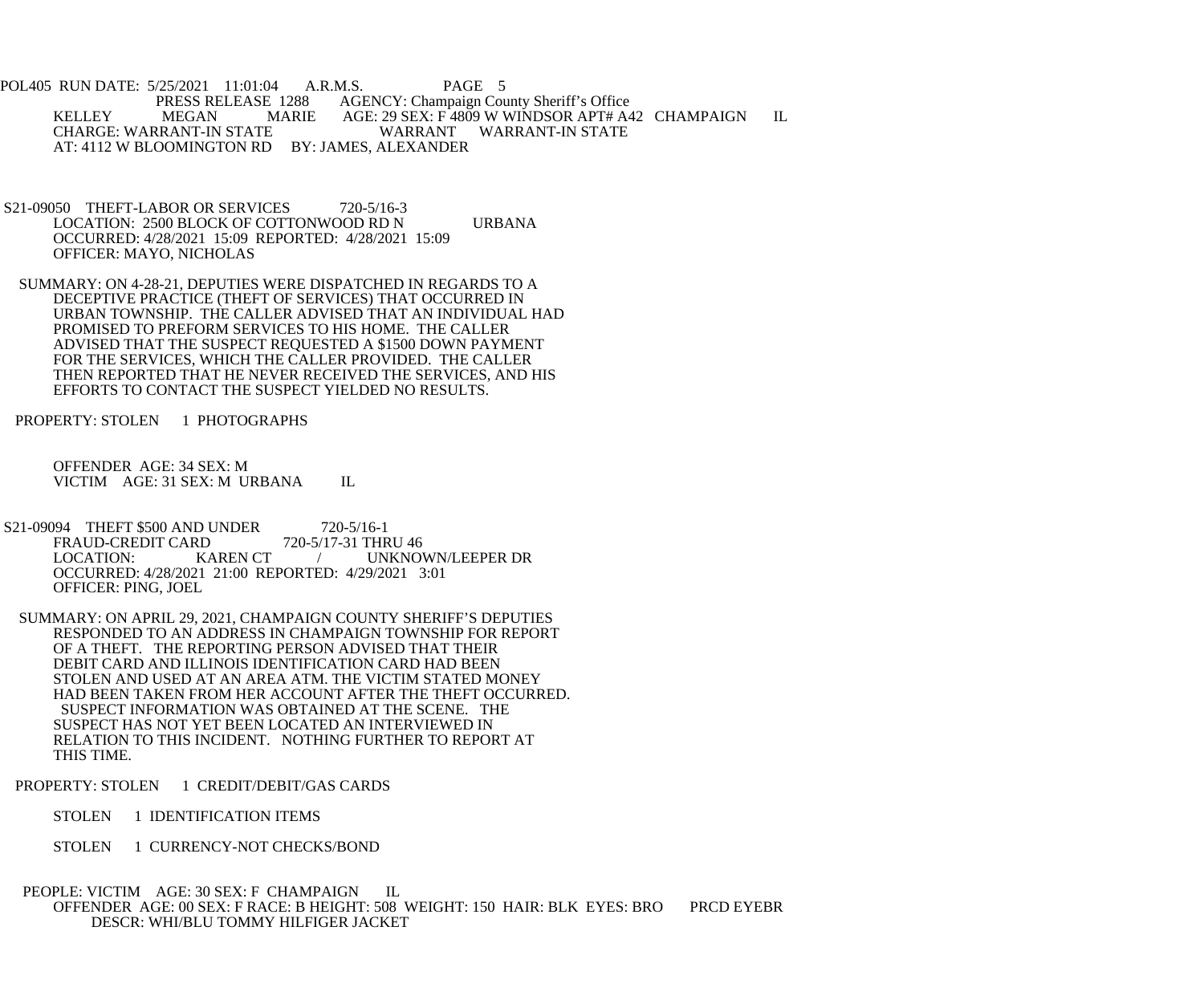- POL405 RUN DATE: 5/25/2021 11:01:04 A.R.M.S. PAGE 6<br>PRESS RELEASE 1288 AGENCY: Champaign Cou AGENCY: Champaign County Sheriff's Office
- S21-09093 WARRANT-IN STATE LOCATION: 00 BLOCK OF CUNNINGHAM N URBANA OCCURRED: 4/29/2021 3:00 REPORTED: 4/29/2021 3:05 OFFICER: CHRISTENSEN, CORY
- SUMMARY: FEMALE PLACED UNDER ARREST ON A COOK CO. WARRANT AT A MOTEL IN URBANA TWP.
- PEOPLE: VICTIM SOCIETY-WARRANTS/RECOVERED PROPERTY
- ARRESTS: CAIN MICHELLE E AGE: 29 SEX: F HOMELESS CHICAGO IL CHARGE: WARRANT WARRANT WARRANT-IN STATE WARRANT WARRANT-IN STATE<br>NSEN. CORY CARLSON.CHRISTOPHER T AT: 1906 CUNNINGHAM AVE BY: CHRISTENSEN, CORY
- S21-09148 CRIMINAL DAMAGE TO PROPERTY 720-5/21-1<br>LOCATION: MARILYN AV N / ELLEN / ELLEN ST/MARILYN AV OCCURRED: 4/28/2021 14:00 REPORTED: 4/29/2021 14:32 OFFICER: BEARCE, JAROD
- SUMMARY: ON THURSDAY, 04/29/2021, AT APPROXIMATELY 1430 HRS. CCSO WAS DISPATCHED TO REPORT OF A BURGLARY AT AN ADDRESS IN THE CITY OF OGDEN. DURING THE INVESTIGATION WE OBSERVED CRIMINAL DAMAGE TO PROPERTY.
- PROPERTY: DAMAGED 2 LOCK
	- OFFENDER SEX: RACE: HEIGHT: 000 WEIGHT: 000 HAIR: EYES: VICTIM AGE: 28 SEX: M OGDEN IL
- 
- S21-09149 FOUND ARTICLES<br>LOCATION: HAMILTON AV / BETSY ROSS DR/JEFFER OCCURRED: 4/28/2021 21:00 REPORTED: 4/29/2021 14:59 OFFICER: BEARCE, JAROD
- SUMMARY: ON THURSDAY, 04/29/2021, AT APPROXIMATELY 1500 HRS. CHAMPAIGN COUNTY SHERIFF'S DEPUTIES WERE DISPATCHED TO AN ADDRESS IN THE TOWNSHIP OF URBANA FOR A REPORT OF FOUND PROPERTY. THE PROPERTY WAS SECURED AT THE CHAMPAIGN COUNTY IMPOUND LOT.
	- OFFENDER AGE: 00 SEX: U RACE: U HEIGHT: 000 WEIGHT: 000 HAIR: EYES: VICTIM SOCIETY
- S21-09154 WARRANT-IN STATE LOCATION: 100 BLOCK OF MAIN E URBANA OCCURRED: 4/29/2021 15:15 REPORTED: 4/29/2021 15:15 OFFICER: MCCARTNEY, JAMES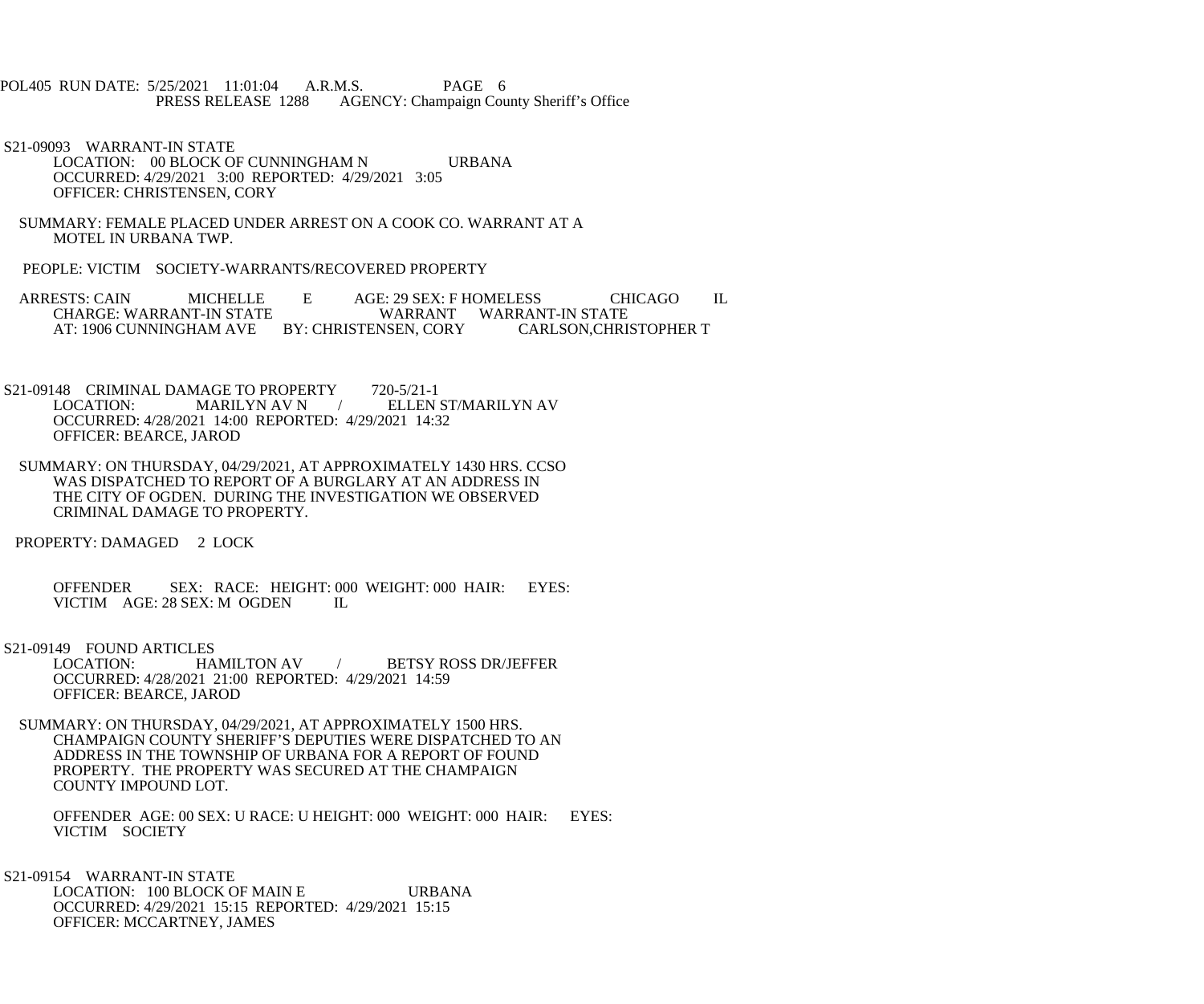- POL405 RUN DATE: 5/25/2021 11:01:04 A.R.M.S. PAGE 7<br>PRESS RELEASE 1288 AGENCY: Champaign Cou AGENCY: Champaign County Sheriff's Office
- SUMMARY: INDIVIDUAL WAS ARRESTED ON A WARRANT AT THE CHAMPAIGN COUNTY COURTHOUSE.
- PEOPLE: VICTIM SOCIETY-WARRANTS/RECOVERED PROPERTY
- ARRESTS: SMITH GREGORY ALLEN AGE: 31 SEX: M HOMELESS CHAMPAIGN IL CHARGE: WARRANT-IN STATE CHARGE: WARRANT-IN STATE WARRANT WARRANT-IN STATE<br>AT: URBANA BY: MCCARTNEY. JAMES BY: MCCARTNEY, JAMES
- S21-09173 WARRANT-IN STATE<br>LOCATION: MURRAY RD S / BROADMEADOW RD/STONE OCCURRED: 4/29/2021 19:08 REPORTED: 4/29/2021 19:08 OFFICER: MAYO, NICHOLAS
- SUMMARY: ON 4-29-21 DEPUTIES OBSERVED A KNOWN WANTED FEMALE SUBJECT IN THE PASSENGER SEAT OF A VEHICLE DRIVE INTO A LOCAL HOTEL IN RANTOUL. CONTACT WAS LATER MADE WITH THE FEMALE SUBJECT. IT WAS LATER CONFIRMED THROUGH METCAD THAT THE FEMALE HAD A KANKAKEE COUNTY WARRANT THAT WAS EXTRADITABLE. THE FEMALE SUBJECT WAS TRANSPORTED TO THE SATELLITE JAIL WITHOUT FURTHER INCIDENT.
- PEOPLE: VICTIM SOCIETY-WARRANTS/RECOVERED PROPERTY
- ARRESTS: PEREZ MAYRA L AGE: 34 SEX: F 7047 E ILLINOIS ST ST ANNE IL CHARGE: WARRANT-IN STATE WARRANT WARRANT-IN STATE AT: MURRAY RD/CHAMPAIGN AVE BY: DAVIS, WILL
- S21-09186 OTHER TROUBLE/INFO RPT LOCATION: 00 BLOCK OF DALE DR CHAMPAIGN TOWNSHIP OCCURRED: 4/29/2021 21:44 REPORTED: 4/29/2021 21:44 OFFICER: CHRISTENSEN, CORY
- SUMMARY: DEPUTIES RESPONDED TO A REPORT OF A RESIDENTIAL BURGLARY IN PROGRESS. UPON ARRIVING ON SCENE, DEPUTIES OBSERVED A MALE ATTEMPTING TO KICK IN THE FRONT DOOR OF THE RESIDENCE. THE MALE PROCEEDED TO SHATTER A WINDOW IN THE FRONT EXTERIOR OF THE RESIDENCE. DEPUTIES MADE CONTACT WITH THE MALE WHO WAS HIGHLY INTOXICATED. IT WAS VERIFIED THAT THE MALE RESIDES AT THE RESIDENCE HE WAS ATTEMPTING TO GAIN ENTRY INTO. THE MALE WAS ABLE TO GAIN ENTRY TO HIS RESIDENCE AFTER DEPUTIES MADE CONTACT WITH HIM.
- PEOPLE: VICTIM SOCIETY OFFENDER AGE: 49 SEX: M
- S21-09223 BURGLARY 720-5/19-1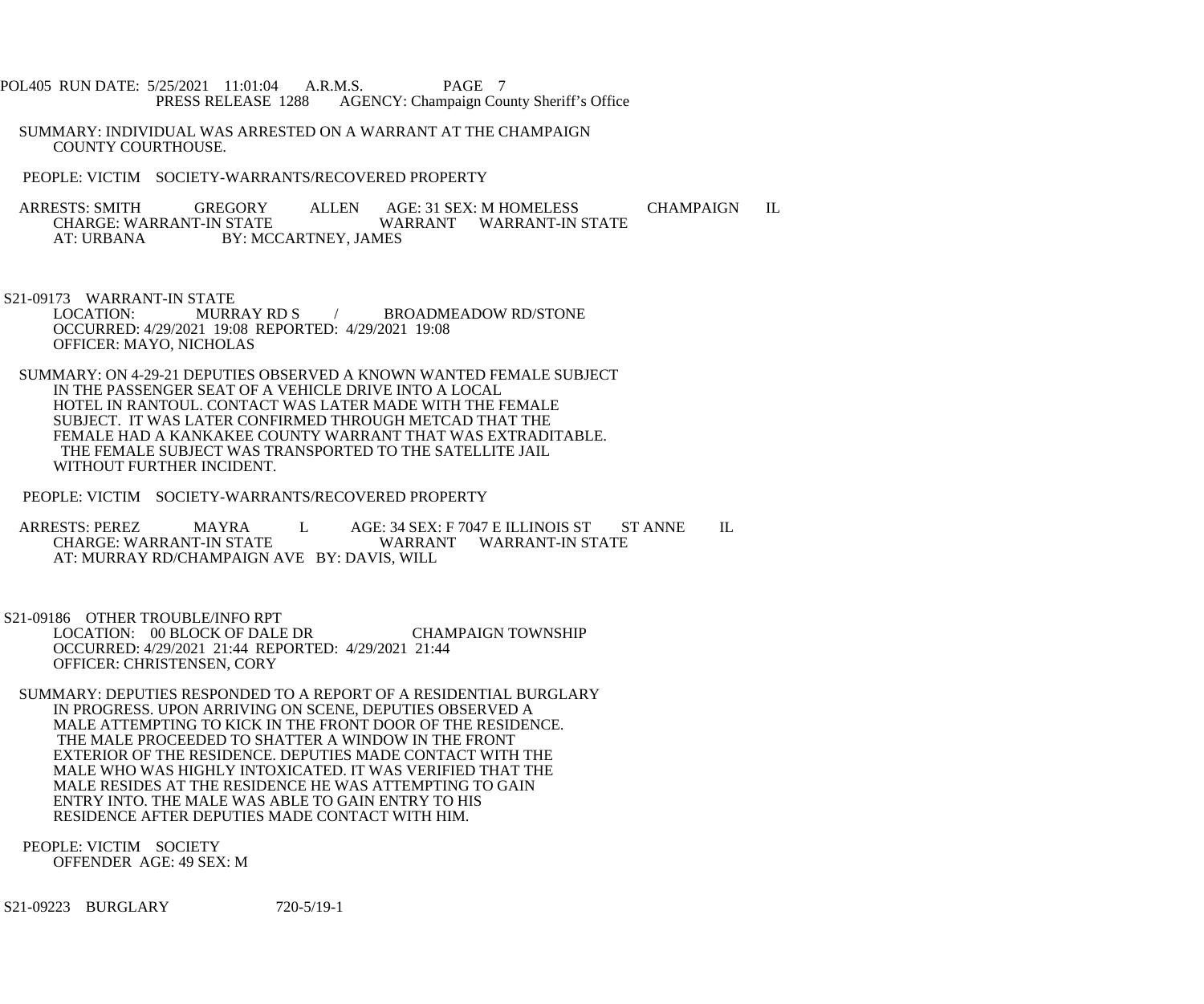POL405 RUN DATE: 5/25/2021 11:01:04 A.R.M.S. PAGE 8 PRESS RELEASE 1288 AGENCY: Champaign County Sheriff's Office LOCATION: 00 BLOCK OF MARILYN AVE. N OGDEN OCCURRED: 4/25/2021 0:00 REPORTED: 4/30/2021 12:59 OFFICER: REIFSTECK, JONATHAN

 SUMMARY: THE SUSPECT(S) FORCED ENTRY INTO THE VICTIM'S STORAGE SHED AND TOOK ITEMS OF VALUE FROM INSIDE. THERE IS NO SUSPECT INFORMATION.

PROPERTY: STOLEN 1 ELECTRONIC EQUIPMENT

STOLEN 1 OTHER PROPERTY THAN LISTD

STOLEN 1 OTHER PROPERTY THAN LISTD

STOLEN 1 ELECTRONIC EQUIPMENT

STOLEN 1 OTHER PROPERTY THAN LISTD

STOLEN 1 ELECTRONIC EQUIPMENT

STOLEN 1 ELECTRONIC EQUIPMENT

STOLEN 1 ELECTRONIC EQUIPMENT

 OFFENDER SEX: RACE: HEIGHT: 000 WEIGHT: 000 HAIR: EYES: VICTIM AGE: 59 SEX: M ST JOSEPH IL

S21-09246 BURGLARY RESIDENTIAL 720-5/19-3<br>LOCATION: THIRD ST / WINCI WINCHESTER ST/S SANF OCCURRED: 4/30/2021 4:45 REPORTED: 4/30/2021 16:31 OFFICER: BEASLEY, CHAD

 SUMMARY: ON 04/30/21 I RESPONDED TO THIRD ST, IVESDALE, IL FOR REPORT OF A BURGLARY. UPON ARRIVAL, RP ADVISED SOMETIME BETWEEN 0445HRS AND 1600HRS ON 04/30/21, UNKNOWN SUSPECT(S) FORCED ENTRY INTO HER RESIDENCE THRU THE GARAGE WALK THRU DOOR. THE LOCK WAS DAMAGED AND THE DOOR WAS SPLIT AROUND THE LOCKING MECHANISM. NOTHING TAKEN, SUSPECT(S) RUMMAGED THRU RP'S OLD WALLET AND KNOCKED SOME HAIR TIES ON THE FLOOR. REPORT TAKEN.

PROPERTY: DAMAGED 1 DOOR / FRAME

 OFFENDER SEX: RACE: HEIGHT: 000 WEIGHT: 000 HAIR: EYES: VICTIM AGE: 24 SEX: F IVESDALE IL

S21-09277 BATTERY-DOMESTIC 720-5/12-3.2 LOCATION: 00 BLOCK OF KAREN COURT CHAMPAIGN OCCURRED: 5/01/2021 2:57 REPORTED: 5/01/2021 2:57 OFFICER: WILLMORE, JUSTIN

SUMMARY: ON MAY 1, 2021, CHAMPAIGN COUNTY SHERIFF'S DEPUTIES WERE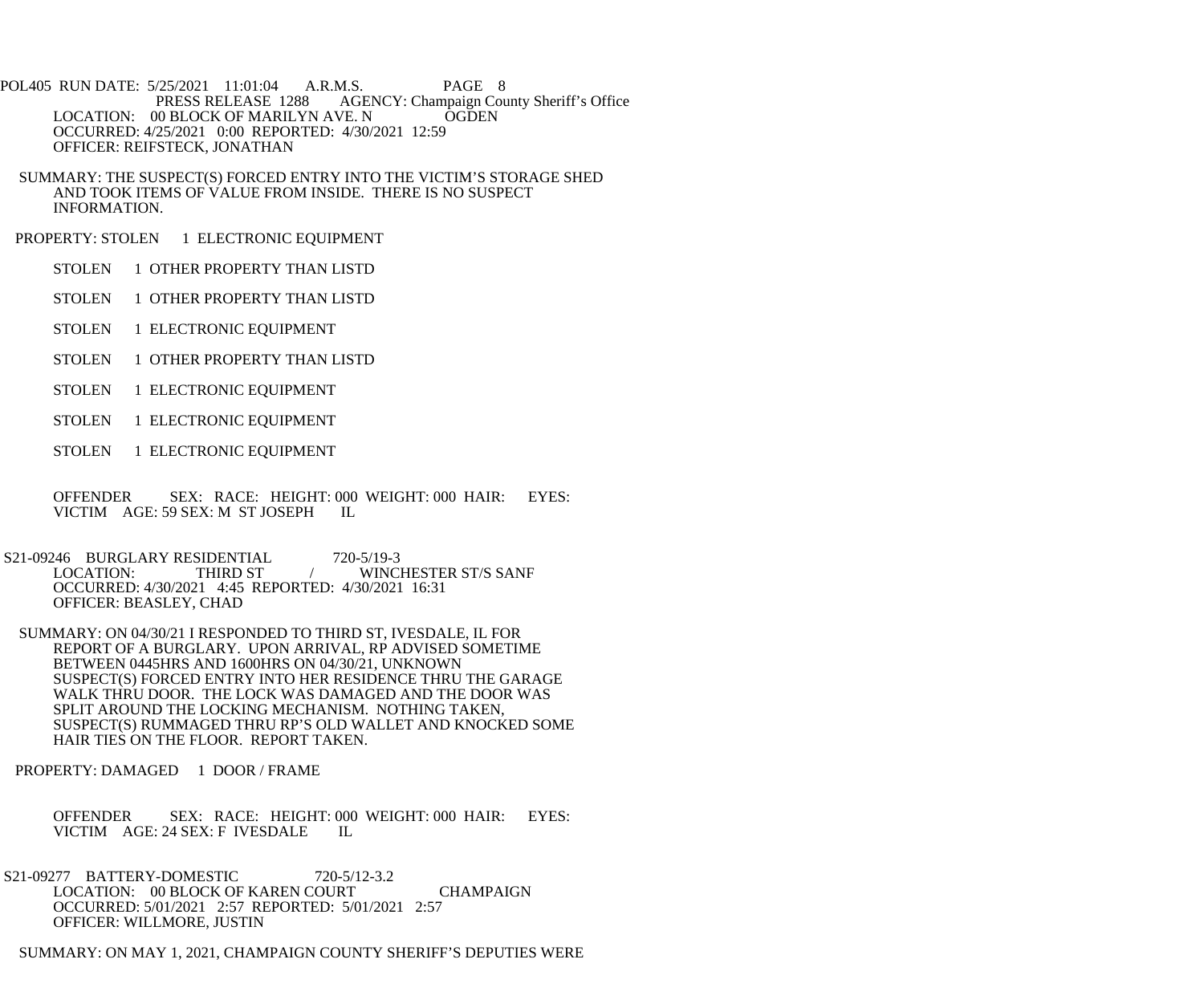POL405 RUN DATE: 5/25/2021 11:01:04 A.R.M.S. PAGE 9<br>PRESS RELEASE 1288 AGENCY: Champaign Cou AGENCY: Champaign County Sheriff's Office DISPATCHED TO AN ADDRESS IN CHAMPAIGN TOWNSHIP FOR THE REPORT OF A DOMESTIC BATTERY. DEPUTIES ARRIVED ON SCENE AND SPOKE TO ALL INVOLVED PARTIES. AFTER INTERVIEWING ALL INVOLVED PARTIES IT WAS DETERMINED THAT A DOMESTIC BATTERY OCCURRED. ALL INVOLVED PARTIES AGREED TO STAY SEPARATED FROM EACH OTHER FOR THE REMAINDER OF THE EVENING. NO ENFORCEMENT ACTION WAS TAKEN AT THIS TIME.

 OFFENDER AGE: 23 SEX: F VICTIM AGE: 23 SEX: M CHAMPAIGN IL

 S21-09346 FLEEING OR ATTEMPT TO ELUDE POLICE 625-5/11-204 SPEEDING (RADAR) 625-5/11-601B<br>TRAFFIC SIGNAL VIOLATION 625-5/11-306 TRAFFIC SIGNAL VIOLATION LOCATION: NEIL ST S / KNOLLWOOD OCCURRED: 5/01/2021 23:30 REPORTED: 5/01/2021 23:31 OFFICER: MEEKER, JR

 SUMMARY: MOTORCYCLE WAS TRAVELING AT 84 MPH IN A 40 MPH ZONE. AT THE ONSET OF INITIATING A TRAFFIC STOP THE ILLINOIS LICENSE PLATE WAS OBTAINED AND THE MOTORCYCLE FLED AT A HIGH RATE OF SPEED. THE MOTORCYCLE WENT THROUGH A SOLID RED LIGHT AT A HIGH RATE OF SPEED. WHILE FLEEING THE MOTORCYCLE OPERATOR COMMITTED NUMEROUS TRAFFIC VIOLATIONS. THE MOTORCYCLE FLED FROM CCSO ON THREE SEPARATE OCCASIONS. ON THE LAST INCIDENT THE MOTORCYCLE OPERATOR FLED FROM DIRECTLY IN FRONT OF HIS RESIDENCE. THE REGISTER OWNER WAS DETERMINED TO BE THE OPERATOR OF THE MOTORCYCLE. SEVERAL ATTEMPTS WE MADE TO CONTACT THE REGISTERED OWNER BEFORE HE WAS SUBSEQUENTLY APPREHENDED FOR THE VIOLATIONS.

PEOPLE: VICTIM SOCIETY

ARRESTS: LANGE TREVOR DAGE: 29 SEX: M 4809 W WINDSOR #G16 CHAPAIGN IL<br>CHARGE: FLEEING OR ATTEMPT TO ELUDE POLICE 625-5/11-204 FLEEING OR ATTEMPT TO ELU CHARGE: FLEEING OR ATTEMPT TO ELUDE POLICE<br>AT: 4809 W WINDSOR RD BY: DARR. CHRISTOPH AT: 4809 W WINDSOR RD BY: DARR, CHRISTOPHER<br>LANGE TREVOR D AGE: 29 SEX: M 480 LANGE TREVOR D AGE: 29 SEX: M 4809 W WINDSOR #G16 CHAPAIGN IL<br>CHARGE: SPEEDING (RADAR) 625-5/11-601 SPEEDING (RADAR) CHARGE: SPEEDING (RADAR) 625-5/11-601 SPEEDING (RADAR)<br>AT: 4809 W WINDSOR RD BY: DARR, CHRISTOPHER NDSOR RD BY: DARR, CHRISTOPHER<br>TREVOR D AGE: 29 SEX: M 480 LANGE TREVOR D AGE: 29 SEX: M 4809 W WINDSOR #G16 CHAPAIGN IL<br>CHARGE: TRAFFIC SIGNAL VIOLATION 625-5/11-306 TRAFFIC SIGNAL VIOLATION CHARGE: TRAFFIC SIGNAL VIOLATION 625-5/11-306 TRAFFIC SIGNAL VIOLATION<br>AT: 4809 W WINDSOR RD BY: DARR. CHRISTOPHER BY: DARR, CHRISTOPHER

 S21-09361 OBSTRUCTED REG/IMPROP DISPLAY 625-5/3-413B WARRANT-IN STATE WILLOW RD  $/$  E COUNTRY CLUB RD/WI OCCURRED: 5/02/2021 11:07 REPORTED: 5/02/2021 11:07 OFFICER: SELLEK, KYLE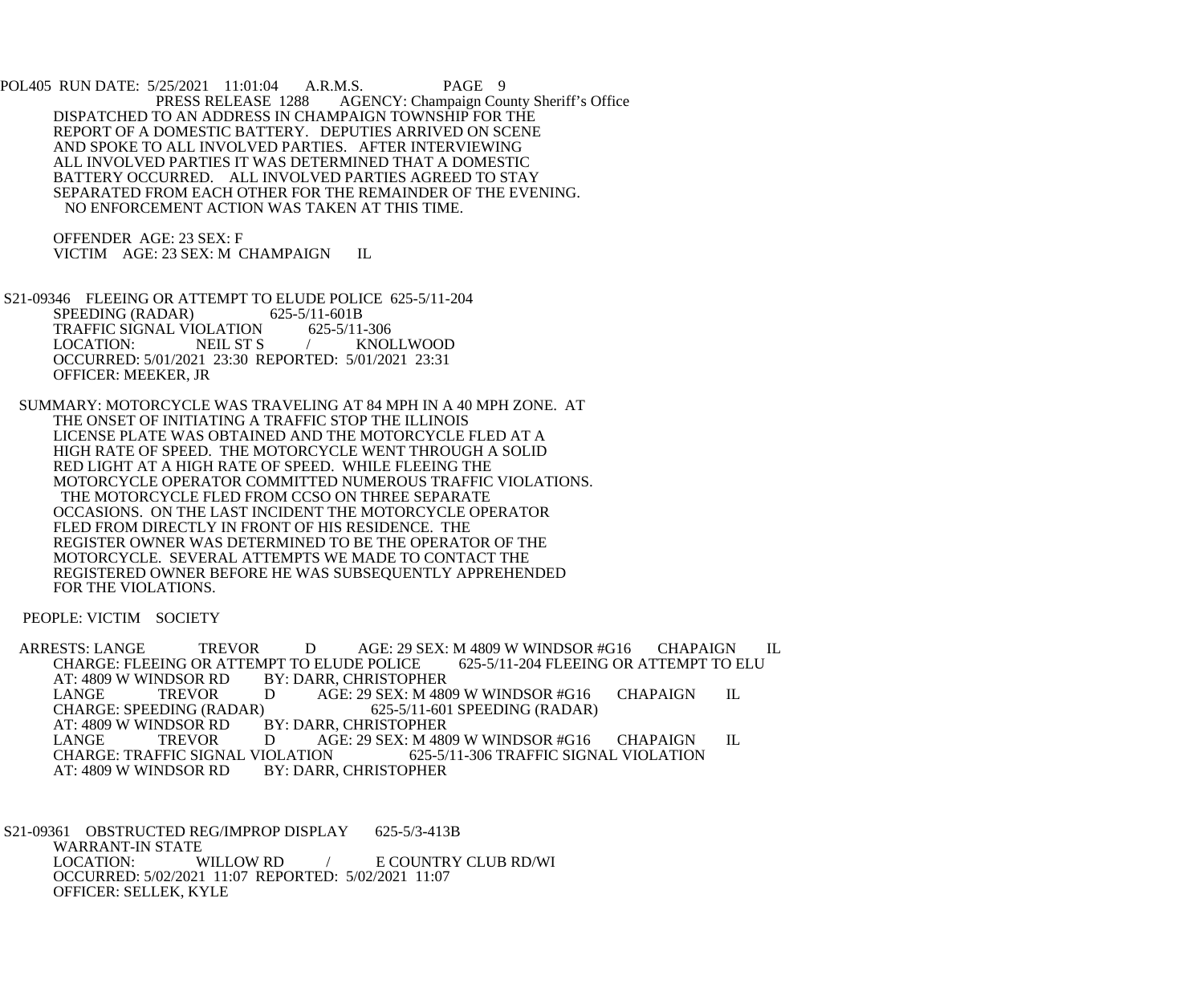- POL405 RUN DATE: 5/25/2021 11:01:04 A.R.M.S. PAGE 10<br>PRESS RELEASE 1288 AGENCY: Champaign Cou AGENCY: Champaign County Sheriff's Office
- SUMMARY: TRAFFIC STOP CONDUCTED FOR IVC VIOLATION. PASSENGER OF VEHICLE FOUND TO HAVE AN ACTIVE CCSO WARRANT. SUBJECT ISSUED NTA.
- PEOPLE: VICTIM SOCIETY OFFENDER AGE: 22 SEX: F
- ARRESTS: BROWN KYRELL AGE: 27 SEX: M 1605 WILLOW RD APT #UNK URBANA IL CHARGE: WARRANT-IN STATE AND ALL CHARGE WARRANT WARRANT WARRANT-IN STATE AT: 1650 WILLOW RD BY:

WARRANT WARRANT-IN STATE

S21-09378 WARRANT-IN STATE

 DRIVING UNDER SUSPENDED LICENSE 625-5/6-303 RESIST/OBS CORRECT/POLICE/FIRE 720-5/31-1<br>LOCATION: PHILO RD / COLC COLORADO AV/E FLORID OCCURRED: 5/02/2021 16:09 REPORTED: 5/02/2021 16:09 OFFICER: SELLEK, KYLE

 SUMMARY: CCSO MADE CONTACT WITH SUBJECT KNOWN TO HAVE A CHAMPAIGN COUNTY WARRANT. WHILE ATTEMPTING TO OBTAIN IDENTIFICATION, SUBJECT FLED ON FOOT APPROXIMATELY ONE BLOCK BEFORE HE WAS TAKEN INTO CUSTODY.

PEOPLE: VICTIM SOCIETY-WARRANTS/RECOVERED PROPERTY

 ARRESTS: AMOS DERRICK AGE: 35 SEX: M HOMELESS WARRANT WARRANT-IN STATE AT: PHILO RD/HARDING DR BY: SELLEK, KYLE<br>AMOS DERRICK AGE: 35 SEX: M AMOS DERRICK AGE: 35 SEX: M HOMELESS<br>CHARGE: DRIVING UNDER SUSPENDED LICENSE 625-5/6-303 DRIVING UNDER SUSPENDED L CHARGE: DRIVING UNDER SUSPENDED LICENSE AT: PHILO RD/HARDING DR BY: SELLEK, KYLE<br>AMOS DERRICK AGE: 35 SEX: M AMOS DERRICK AGE: 35 SEX: M HOMELESS CHARGE: RESIST/OBS CORRECT/POLICE/FIRE AT: PHILO RD/HARDING DR BY: SELLEK, KYLE

- S21-09391 FUGITIVE FROM JUSTICE 725 ILCS 225/2 LOCATION: 00 BLOCK OF LIERMAN AVE S URBANA OCCURRED: 5/02/2021 22:27 REPORTED: 5/02/2021 22:27 OFFICER: WILLMORE, JUSTIN
- SUMMARY: ON APRIL 2, 2021, CHAMPAIGN COUNTY SHERIFF'S DEPUTIES DID A PRISONER TRANSPORT FOR A FEMALE WHO WAS BEING HELD AT A NEIGHBORING COUNTY JAIL ON A CHAMPAIGN COUNTY WARRANT. DEPUTIES EXTRADITED THE FEMALE BACK TO THE CHAMPAIGN COUNTY JAIL. IT WAS LATER DISCOVERED THAT THE FEMALE HAD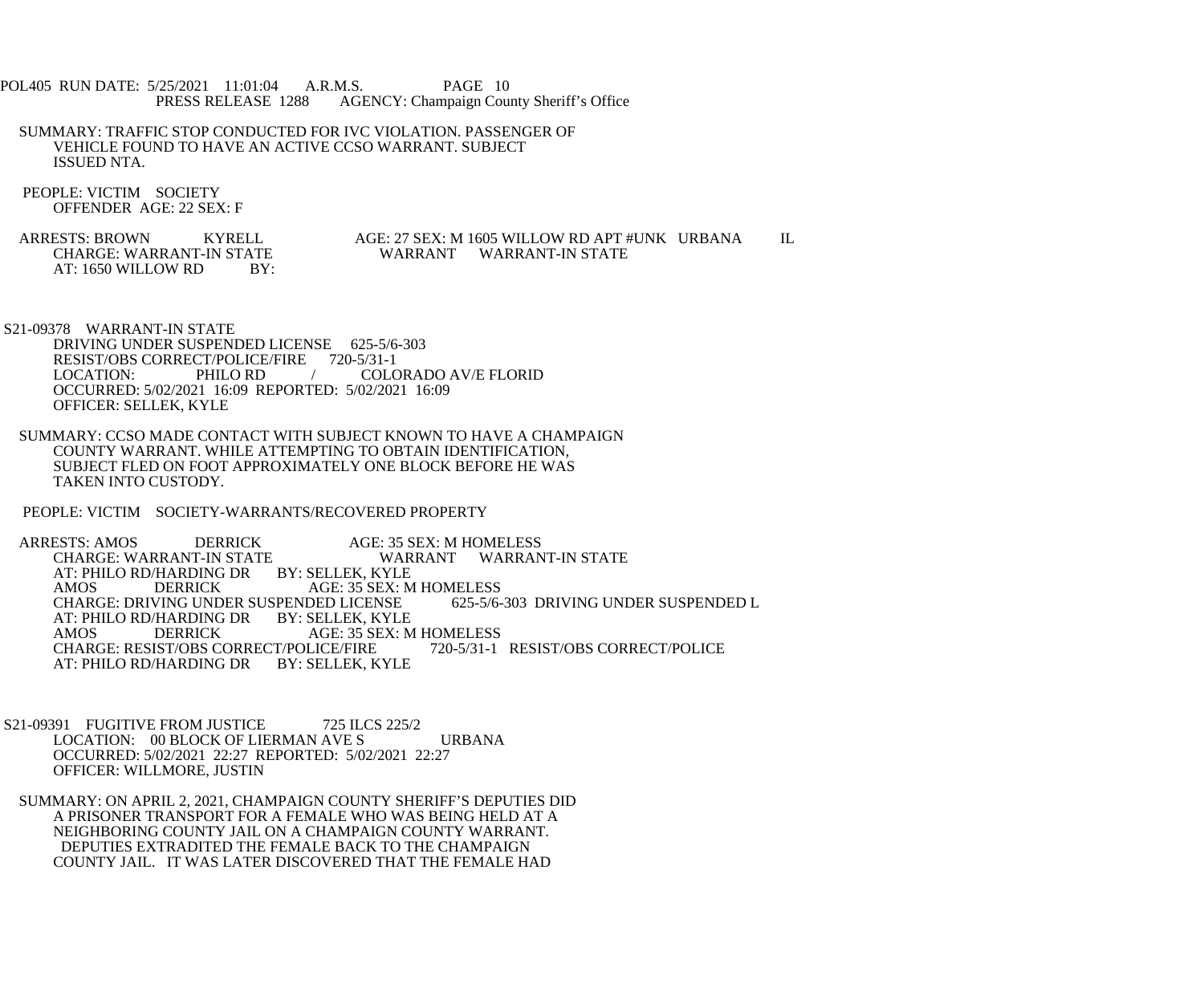POL405 RUN DATE: 5/25/2021 11:01:04 A.R.M.S. PAGE 11<br>PRESS RELEASE 1288 AGENCY: Champaign Cou AGENCY: Champaign County Sheriff's Office A WARRANT FOR HER ARREST FROM THE STATE OF INDIANA. THE WARRANT FROM INDIANA WAS CONFIRMED AND THE ISSUING AGENCY ADVISED THAT THEY WOULD EXTRADITE. THE FEMALE WAS BOOKED INTO THE CHAMPAIGN COUNTY JAIL ON THE CHAMPAIGN COUNTY WARRANT AND THE OUT OF STATE WARRANT.

PEOPLE: VICTIM SOCIETY

ARRESTS: MULLINS KEISHARA T L AGE: 26 SEX: F 1328 JUNIPER #5 RANTOUL IL<br>CHARGE: FUGITIVE FROM JUSTICE 725 ILCS 225 FUGITIVE FROM JUSTICE CHARGE: FUGITIVE FROM JUSTICE<br>AT: 2 E SOUTH ST BY: WILLMORE. JUSTIN BY: WILLMORE, JUSTIN

 S21-09396 SUSPICIOUS AUTO LOCATION: 00 BLOCK OF BLOOMINGTON RD CHAMPAIGN OCCURRED: 5/02/2021 23:45 REPORTED: 5/02/2021 23:45 OFFICER: MOODY, ED

 SUMMARY: I OBSERVED A VEHICLE LOCATED AT A GAS STATION WITH WHAT APPEARED TO BE MULTIPLE BULLET HOLES TO THE WINDSHIELD. I STOPPED THE VEHICLE AND LEARNED THAT THE WINDOW WAS STRUCK WITH AN WRENCH. THE OWNER OF THE VEHICLE DIDN'T WANT TO BE A VICTIM OF THE DAMAGED WINDOW.

 PEOPLE: VICTIM SOCIETY OFFENDER AGE: 00 SEX: U RACE: U HEIGHT: 000 WEIGHT: 000 HAIR: EYES:

S21-09439 BATTERY-AGG DOMESTIC 720-5/12-3.3<br>BATTERY-DOMESTIC 720-5/12-3.2 BATTERY-DOMESTIC LOCATION: TONI LN / MICHELLE LN/DALE III OCCURRED: 5/03/2021 14:10 REPORTED: 5/03/2021 14:14 OFFICER: BEARCE, JAROD

 SUMMARY: ON MONDAY, 05/03/2021, AT APPROXIMATELY 1415 HRS. CHAMPAIGN COUNTY SHERIFF'S DEPUTIES WERE DISPATCHED TO AN ADDRESS IN THE TOWNSHIP OF URBANA FOR REPORT OF A DOMESTIC BATTERY. THE INCIDENT WAS INVESTIGATED AND DEPUTIES SPOKE WITH INVOLVED PARTIES.

 OFFENDER AGE: 37 SEX: F OFFENDER AGE: 60 SEX: F VICTIM AGE: 37 SEX: F CHAMPAIGN IL<br>VICTIM AGE: 60 SEX: F URBANA IL VICTIM AGE: 60 SEX: F URBANA

 S21-09470 SPEEDING (RADAR) 625-5/11-601B LOCATION: RT 45 / 2250 NORTH OCCURRED: 5/03/2021 22:20 REPORTED: 5/03/2021 22:20 OFFICER: MEEKER, JR

 SUMMARY: VEHICLE WAS TRAVELING AT 91 MPH IN A 55 MPH ZONE. DRIVER WAS STOPPED AND ISSUED A CITATIONS FOR: 11-601.5(B)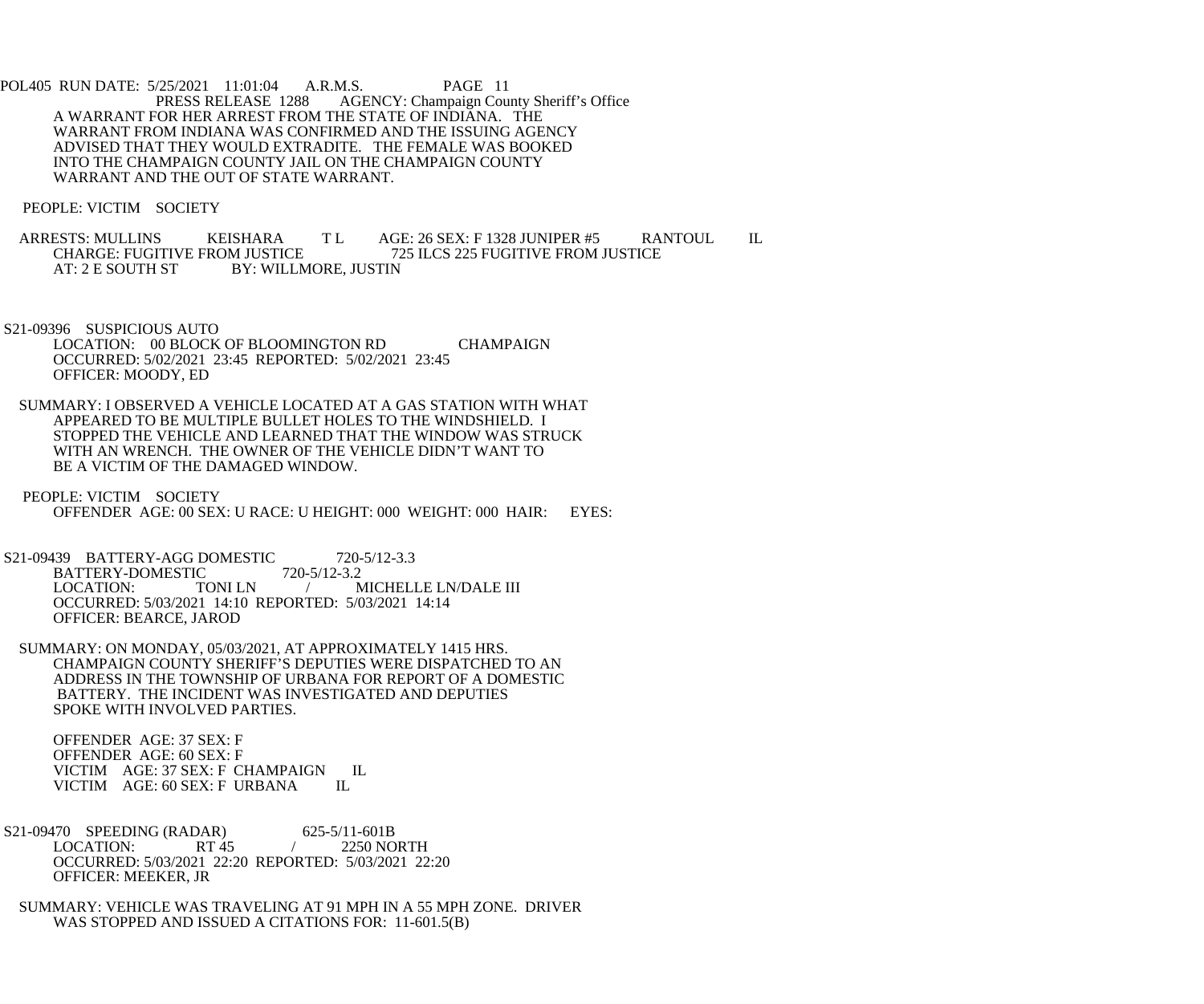POL405 RUN DATE: 5/25/2021 11:01:04 A.R.M.S. PAGE 12<br>PRESS RELEASE 1288 AGENCY: Champaign Cou AGENCY: Champaign County Sheriff's Office

PEOPLE: VICTIM SOCIETY

- ARRESTS: OMOTADE KOLAWOLE S AGE: 21 SEX: M 308 OAKWOOD ST PARK FORREST IL CHARGE: SPEEDING (RADAR) 625-5/11-601 SPEEDING (RADAR) R) 625-5/11-601 SPEEDING (RADAR)<br>BY: MEEKER, JR AT: US 45/2450 NORTH
- S21-09517 WARRANT-IN STATE LOCATION: 00 BLOCK OF MAIN STREET E URBANA OCCURRED: 5/04/2021 11:50 REPORTED: 5/04/2021 11:50 OFFICER: REIFSTECK,AMANDA
- SUMMARY: WARRANT ARREST IN THE PROBATION DEPARTMENT AT THE CHAMPAIGN COUNTY COURTHOUSE.
- PEOPLE: VICTIM SOCIETY-WARRANTS/RECOVERED PROPERTY
- ARRESTS: MILLER DEVAN J AGE: 26 SEX: F 504 E WHITE CHAMPAIGN IL<br>CHARGE: WARRANT-IN STATE WARRANT WARRANT-IN STATE CHARGE: WARRANT-IN STATE WARRANT WARRANT-IN STATE<br>AT: 101 E MAIN ST BY: REIFSTECK.AMANDA BY: REIFSTECK,AMANDA
- S21-09521 WARRANT-IN STATE LOCATION: 00 BLOCK OF MAIN ST E URBANA OCCURRED: 5/04/2021 12:18 REPORTED: 5/04/2021 12:18 OFFICER: ALVAREZ,JESSICA
- SUMMARY: ARRESTEE HAD AN OUTSTANDING CHAMPAIGN COUNTY WARRANT.
- PEOPLE: VICTIM SOCIETY-WARRANTS/RECOVERED PROPERTY
- ARRESTS: JORDAN WILLIAM L AGE: 40 SEX: M 1610 SHEFFIELD CHAMPAIGN IL CHARGE: WARRANT-IN STATE CHARGE: WARRANT-IN STATE WARRANT WARRANT-IN STATE<br>AT: 101 E MAIN ST BY: ALVAREZ.JESSICA BY: ALVAREZ, JESSICA
- S21-09539 BATTERY-DOMESTIC 720-5/12-3.2<br>LOCATION: 00 BLOCK OF 1300 E. LUDLOW TOWNSHIP LOCATION: 00 BLOCK OF 1300 E. OCCURRED: 5/04/2021 16:25 REPORTED: 5/04/2021 16:29 OFFICER: GABRA, KEROLOS
- SUMMARY: THE VICTIM AND THE OFFENDER HAVE A CHILD IN COMMON AND PREVIOUSLY IN A DATING RELATIONSHIP. WHILE THEY WERE IN THE VEHICLE TOGETHER THE OFFENDER BATTERED THE VICTIM AS SHE WAS DRIVING. THE OFFENDER ADMITTED TO BATTERING THE VICTIM AND WAS ISSUED A NTA. THE VICTIM WAS GIVEN A RIDE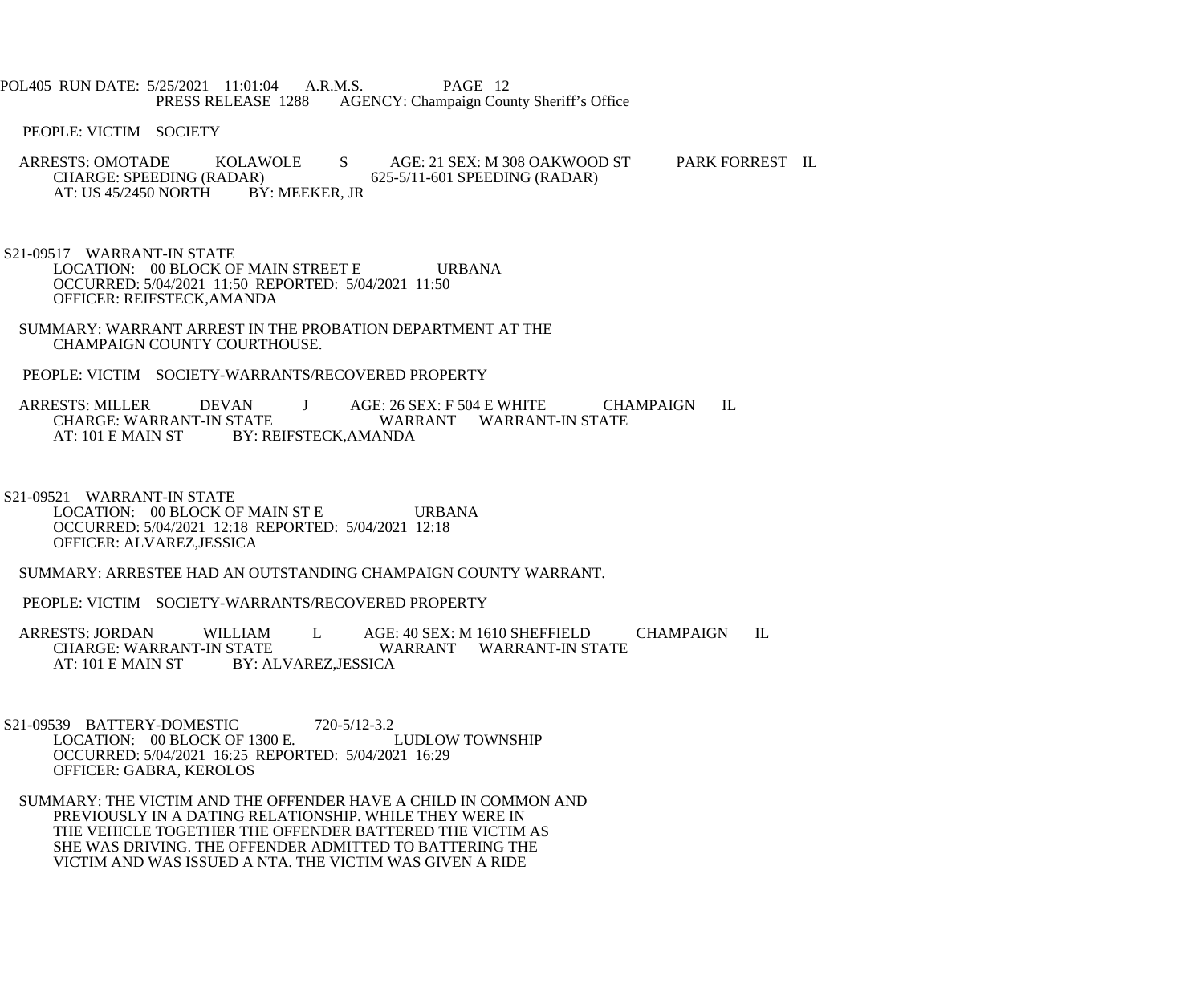POL405 RUN DATE: 5/25/2021 11:01:04 A.R.M.S. PAGE 13<br>PRESS RELEASE 1288 AGENCY: Champaign Cou AGENCY: Champaign County Sheriff's Office TO A HOTEL.

PEOPLE: VICTIM AGE: 25 SEX: F EL PASO IL

ARRESTS: VAZQUEZ-ROMERO FRANCISCO JAVIER AGE: 30 SEX: M 128 N MICHGIAN EL PASO IL CHARGE: BATTERY-DOMESTIC 720-5/12-3.2 BATTERY-DOMESTIC CHARGE: BATTERY-DOMESTIC 720-5/12-3.2 BATTERY-DOMESTIC<br>AT: 3053 1300 E BY: GABRA. KEROLOS BY: GABRA, KEROLOS

- S21-09566 CRIMINAL DAMAGE TO PROPERTY 720-5/21-1 BATTERY-DOMESTIC 720-5/12-3.2<br>LOCATION: TONI LN / D DALE III LN/MICHELLE OCCURRED: 5/04/2021 21:40 REPORTED: 5/04/2021 21:44 OFFICER: LIVINGSTON, ANDREW
- SUMMARY: ON TUESDAY, 5/4/2021, CCSO DEPUTIES WERE DISPATCHED TO A RESIDENCE ON TONI LANE IN URBANA, ILLINOIS FOR A REPORT OF A DOMESTIC. THE FEMALE HALF STATED THAT A MAN WHO SHE USED TO BE IN A RELATIONSHIP WITH WAS INSIDE HER RESIDENCE AND TEARING THE PLACE UP. DEPUTIES ARRIVED ON SCENE AND THE OFFENDER HAD ALREADY LEFT ON FOOT. DEPUTIES LOCATED THE OFFENDER DOWN THE STREET OUTSIDE A LIQUOR STORE. THE MALE WAS UNCOOPERATIVE WITH DEPUTIES AND WAS PLACED UNDER ARREST FOR FELONY CRIMINAL DAMAGE TO PROPERTY.

PROPERTY: DAMAGED 1 COMPUTER

- DAMAGED 1 BUILDING-HOUSE INTERIOR
- DAMAGED 1 BUILDING-HOUSE EXTERIOR
- DAMAGED 1 UNKNOWN (USE "1")
- DAMAGED 1 DOOR / FRAME

 OFFENDER AGE: 46 SEX: M VICTIM AGE: 34 SEX: F URBANA IL

- ARRESTS: COMER MALCOLM K AGE: 46 SEX: M 301 W CURTIS AVE #1-103 SAVOY IL<br>CHARGE: CRIMINAL DAMAGE TO PROPERTY 720-5/21-1 CRIMINAL DAMAGE TO PROPER CHARGE: CRIMINAL DAMAGE TO PROPERTY AT: 2108 E UNIVERSITY AVE BY: LIVINGSTON, ANDREW
- S21-09619 THEFT \$500 AND UNDER 720-5/16-1<br>LOCATION: LEVERETT RD E N LINCOLN AV, 1350E OCCURRED: 4/16/2021 12:00 REPORTED: 5/05/2021 11:34 OFFICER: REIFSTECK, BRANDON

SUMMARY: PACKAGE STOLEN FROM PORCH OF RESIDENCE.